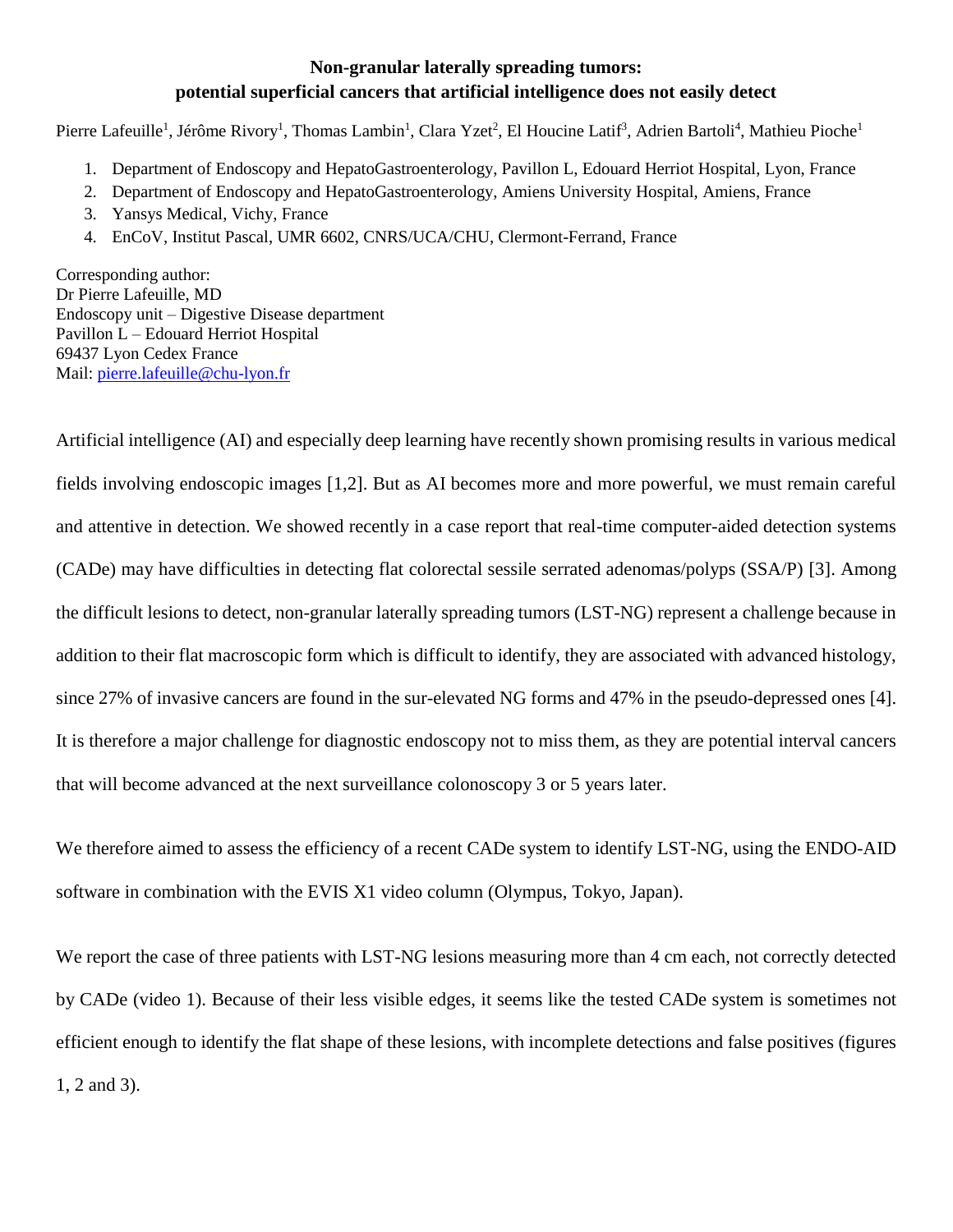This case illustrates that potential superficial cancers such as LST-NG or SSA/P can still be hard to detect, even for a recent CADe system. Deep learning algorithms have to be trained further to detect those rare lesions that can be hard to detect for human eye in practice and where CADe assistance would be extremely valuable.

## References

[1] Aoki T, Yamada A, Aoyama K, et al. Automatic detection of erosions and ulcerations in wireless capsule endoscopy images based on a deep convolutional neural network. Gastrointest Endosc 2019; 89: 357- 363.e2. doi:10.1016/j.gie.2018.10.027

[2] de Groof AJ, Struyvenberg MR, Fockens KN, et al. Deep learning algorithm detection of Barrett's neoplasia with high accuracy during live endoscopic procedures: a pilot study (with video). Gastrointest Endosc 2020; 91: 1242–1250. doi:10.1016/j.gie.2019.12.048

[3] Lafeuille P, Lambin T, Yzet C, et al. Flat colorectal sessile serrated polyp: an example of what artificial intelligence does not easily detect. Endoscopy 2021. doi:10.1055/a-1486-6220

[4] Yamada M, Saito Y, Sakamoto T, et al. Endoscopic predictors of deep submucosal invasion in colorectal laterally spreading tumors. Endoscopy 2016; 48: 456–464. doi:10.1055/s-0042-100453



Figure 1: White light view of the lesion with CADe screen in the lower left corner. The green rectangle represents the CADe detection area, while the yellow arrows point to the real boundaries of the LST.